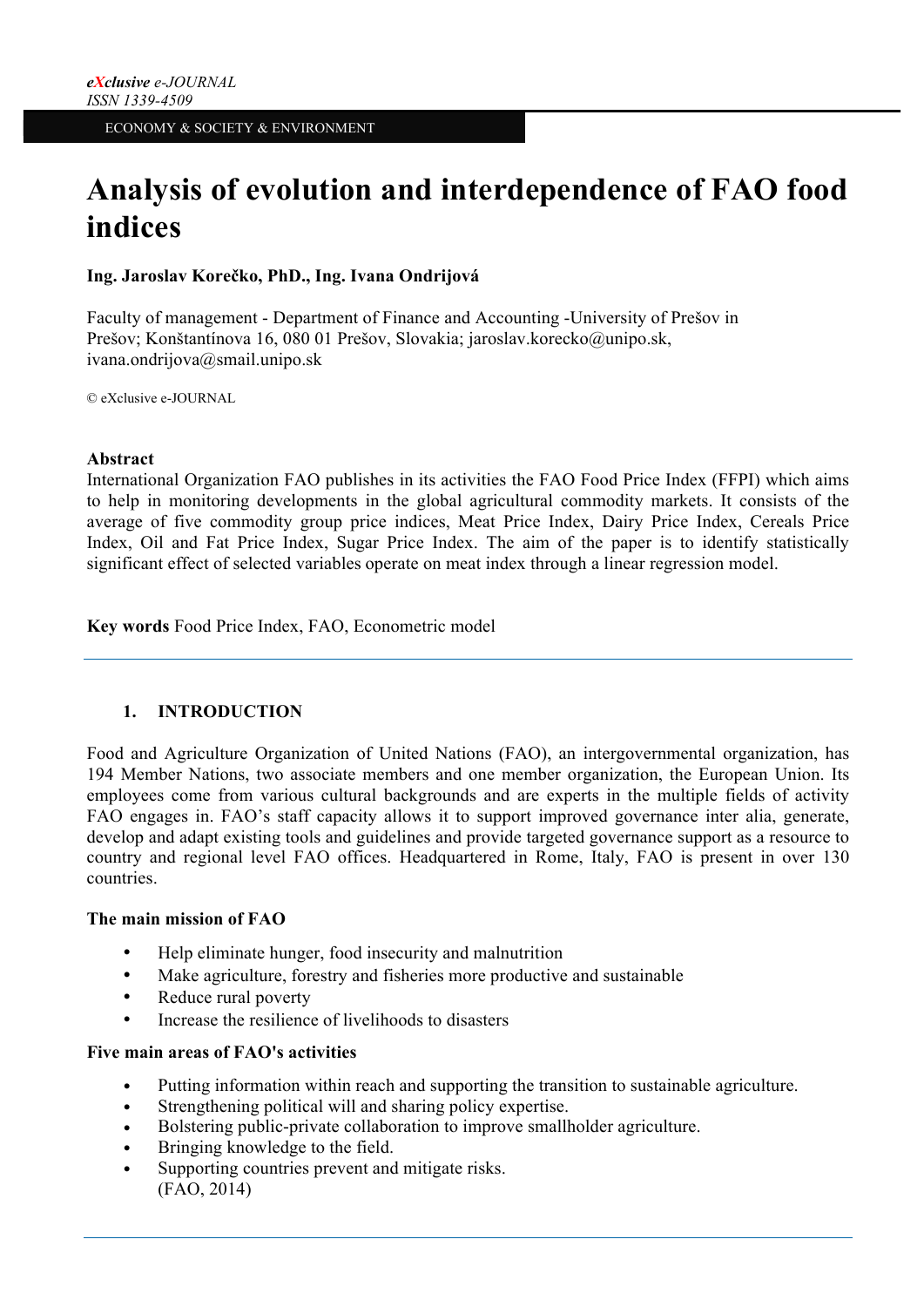## **2. MATERIAL AND METHODS**

#### **The FAO Food Price Index (FFPI)**

The FAO Food Price Index (FFPI) was introduced in 1996 as a public good to help in monitoring developments in the global agricultural commodity markets. The only major modification made to it – until now – was in 2009, when its base period was updated to 2002–2004.

The index includes the following 5 groups of 23 commodities (The Monthly Bulletin of Statistics, 2014):

- **Meat Price Index**: Consists of 3 poultry meat product quotations (the average weighted by assumed fixed trade weights), 4 bovine meat product quotations (average weighted by assumed fixed trade weights), 2 pig meat product quotations (average weighted by assumed fixed trade weights), 1 ovine meat product quotation (average weighted by assumed fixed trade weights): the 4 meat group average prices are weighted by world average export trade shares for 2002-2004.
- **Dairy Price Index**: Consists of butter, skimmed milk powder, whole milk powder, cheese, casein price quotations; the average is weighted by world average export trade shares for 2002- 2004.
- **Cereals Price Index**: This index is compiled using the grains and rice price indices weighted by their average trade share for 2002-2004. The Grains Price Index consists of International Grains Council (IGC) wheat price index; itself average of 9 different wheat price quotations, and 1 maize export quotation; after expressing the maize price into its index form and converting the base of the IGC index to 2002-2004. The Rice Price Index consists of 3 components containing average prices of 16 rice quotations: the components are Indica, Japonica and Aromatic rice varieties and the weights for combining the three components are assumed (fixed) trade shares of the three varieties.
- **Oil and Fat Price Index**: Consists of an average of 11 different oils (including animal and fish oils) weighted with average export trade shares of each oil product for 2002-2004.
- **Sugar Price Index**: Index form of the International Sugar Agreement prices with 2002-2004 as base.

This construction includes the use of 73 price series.

The objective of using an econometric model is to quantify the effect of selected explanatory variables on the explained variable. The aim is to find and develop the best linear model showing the dependencies between selected variables. The data in the model are annual data from 1990 to 2014 obtained from the FAO database. The basic design model reflects the impact of all these explanatory variables on the explained variable - **Mpi**.

The model was made in freely available comprehensive statistical and graphical programming language *R* (version 2.13.1.). For creation a linear model and its testing were loaded packages **Akima***,* **fBasics**, **lmtest**, **car** and the following data:

- *Mpi* (Meat price index) **Explained variable**
- *Dpi* (Dairy price index)
- *Cpi* (Cereals price index)
- *Opi* (Oils price index)
- *Spi* (Sugar price index)

**Explanatory variables**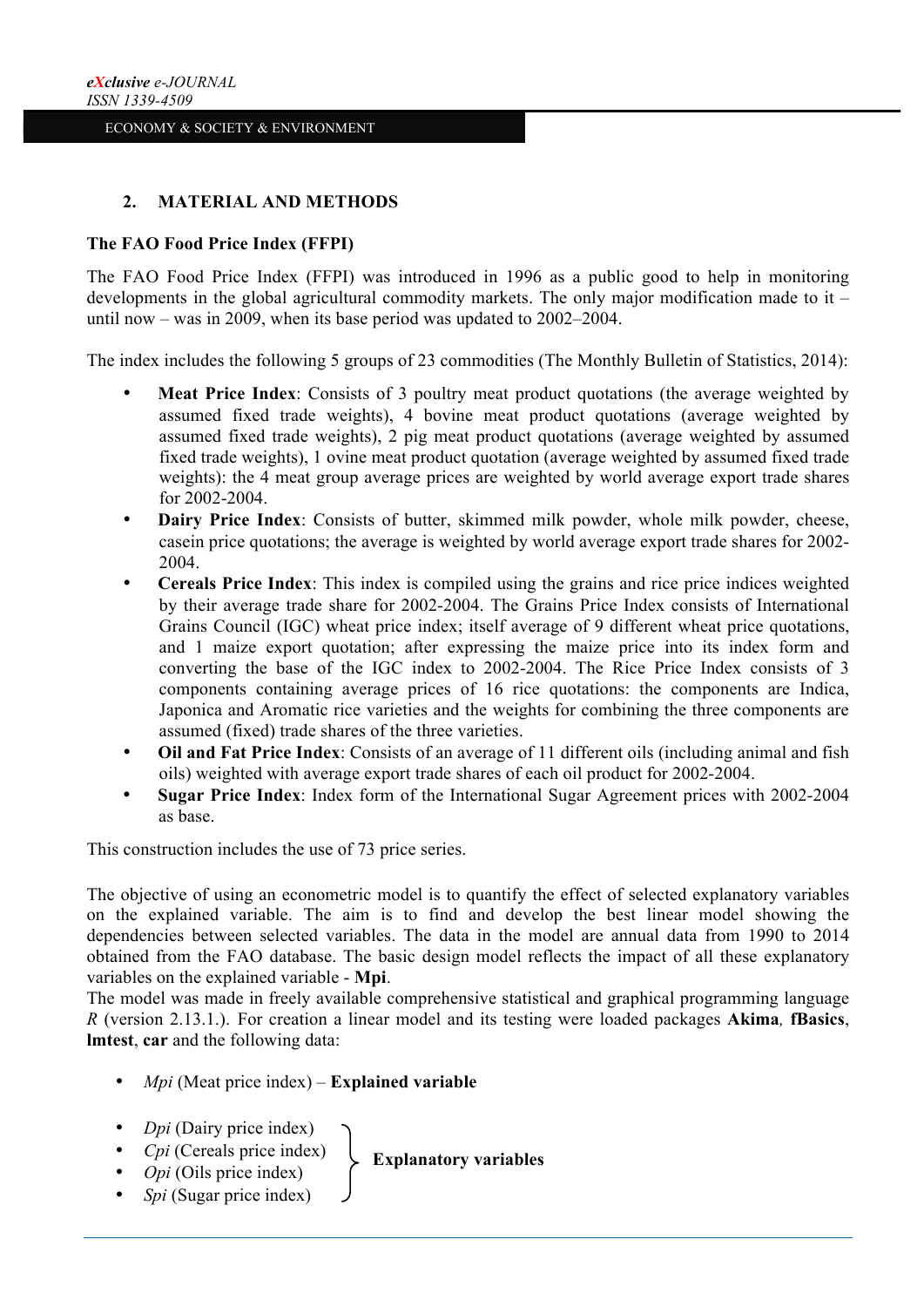#### **Normality of residues testing – Jarque-Bera Test**

Normality of the distribution of casual failures is the basis for statistical inference of the model (model parameters and testing the model as a whole, interval estimation of parameters etc.). The test measures the difference between selected skewness and kurtosis of residues and skewness and kurtosis of normal distribution.

H<sub>0</sub>:  $u_t \sim N(0, \sigma^2)$ H<sub>1</sub>:  $u_t \nmid N(0, \sigma^2)$ 

# **Heteroscedasticity testing – Breusch-Pagan Test**

Heteroscedasticity is inconstancy of casual failures and residues variance. It is a violation of the assumption of dispersions constancy in linear econometric model. Heteroscedasticity causes that the parameter estimates of econometric model, obtained by the method of least squares, lose some optimal properties (undistortion).

Breusch-Pagan test compared to other tests for the presence of heteroscedasticity in the examined model covers a wider range of alternative hypotheses to the null hypothesis of homoskedasticity.

 $H<sub>0</sub>$ : Heteroscedasticity is present in the model  $H<sub>1</sub>$ : Heteroscedasticity is not present in the model

#### **Autocorrelation testing – Durbin-Watson Test**

The second requirement is the zero covariance assumption of off-diagonal elements in the covariance matrix of casual components. Unless this condition is fulfilled there is autocorrelation of casual components in the model. The consequences of autocorrelation are similar to those of heteroscedasticity. Estimated variances and standard errors, using conventional formulas, are biased and the quality of inductive conclusions is losing momentum. For testing autocorrelation we used Durbin-Watson test.

 $H<sub>0</sub>$ : Autocorrelation is present in the model

 $H<sub>1</sub>$ : Autocorrelation is not present in the model

# **Multicollinearity testing – VIF (variance inflation factor)**

Multicollinearity is interdependence of explanatory (independent) variables and reduces the accuracy of the estimate of regression coefficients, due to the large standard errors of least squares estimator. Simple diagnostics of collinearity is VIF.

# **3. RESULTS**

The FAO Food Price Index is a measure of the monthly change in international prices of a basket of food commodities. It consists of the average of five commodity group price indices, weighted with the average export shares of each of the groups for 2002-2004.

Under the new approach, the index includes the following 23 commodities: wheat (10 price quotations monitored and reported by the IGC), maize (1 quotation) and rice (16 quotations) for cereals; butter, whole milk powder, skimmed milk powder (2 quotations for each) and cheese (1 quotation) for the dairy group; poultry (13 quotations), pig (6 quotations), bovine (7 quotations) and ovine (1 quotation) for the meat dairy group; sugar (1 quotation); the oils group consists of one oil price quotation for soybean, sunflower, rapeseed, groundnut, cotton seed, copra, palm kernel, palm, linseed and castor. This construction, thus, includes the use of 73 price series.

(FAO, 2014)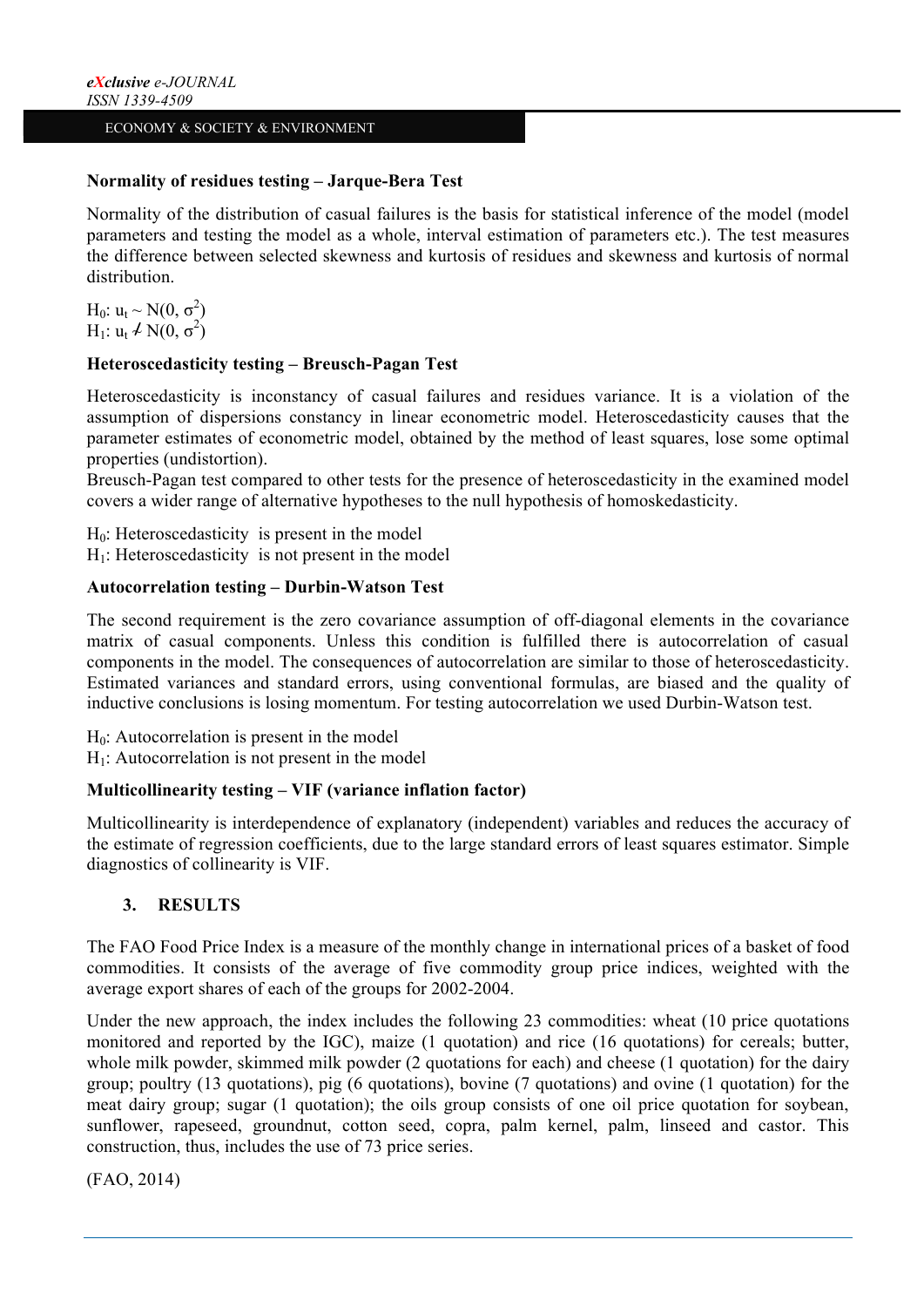

**Figure 1** Development of indices over time *Source: Food and Agriculture Organization of the United Nations*



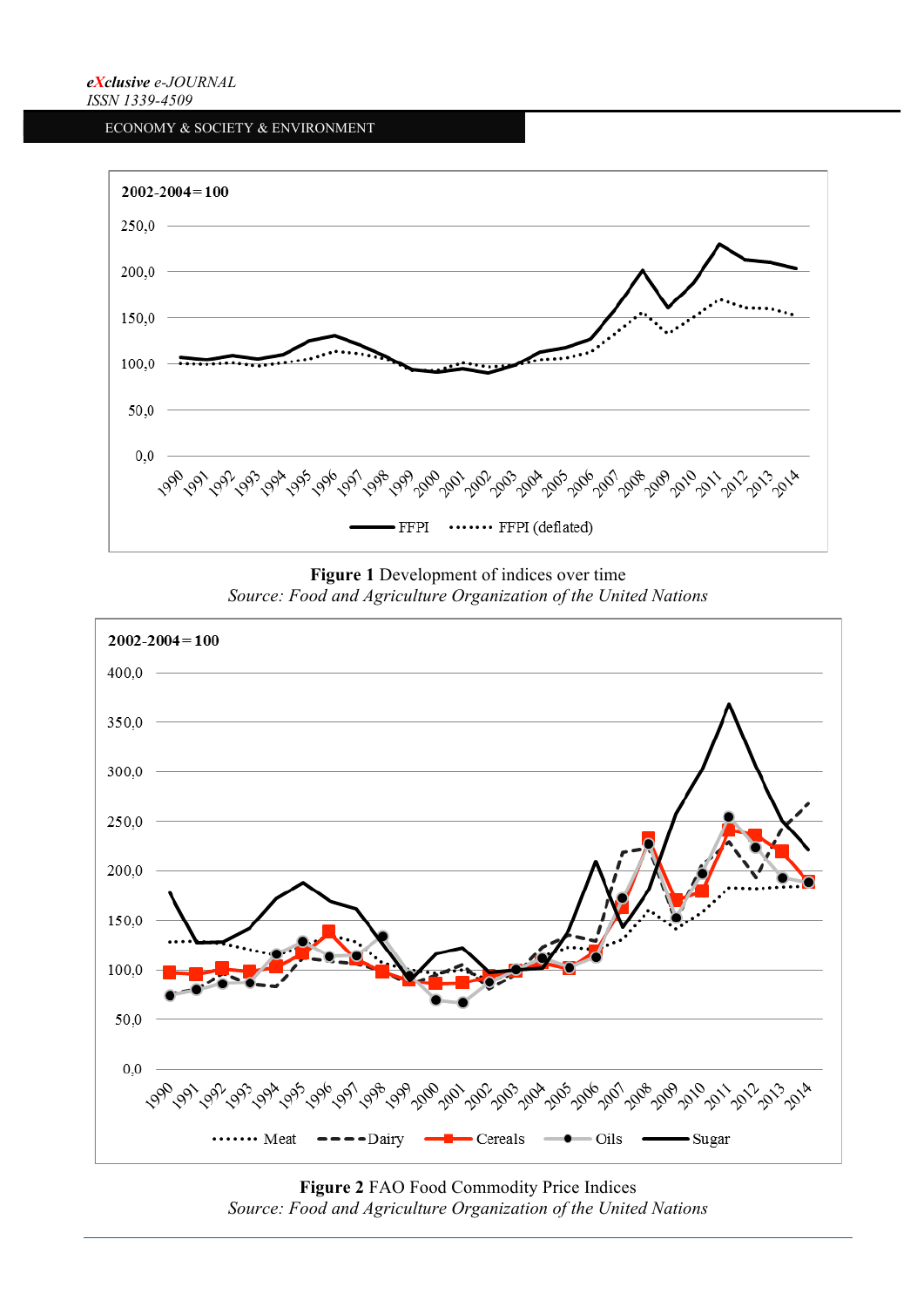For creation a single-equation linear model we used following commands:

```
> model1=lm(Mpi~1+Dpi+Cpi+Opi+Spi,data=data1)
```

```
> summary(model1)
```
Estimated vectors of regression coefficients in the model generate impact of explanatory variables on the explained variable on significance level  $\alpha$ . Realized test of statistical significance of variables determine which explanatory variables we considered as important determinants of **Mpi**. This fact illustrates the following Table 1:

**Table 1** Model 1 – coefficients

| Residuals:                                                   |                                                  |  |  |  |                              |  |
|--------------------------------------------------------------|--------------------------------------------------|--|--|--|------------------------------|--|
| Min 10 Median 30 Max                                         |                                                  |  |  |  |                              |  |
| $-14.511$ $-10.336$ $2.430$ $5.768$ 18.021                   |                                                  |  |  |  |                              |  |
| Coefficients:                                                |                                                  |  |  |  |                              |  |
|                                                              | Estimate Std. Error t value $Pr(>\vert t \vert)$ |  |  |  |                              |  |
| (Intercept) 59.50158                                         |                                                  |  |  |  | $6.21534$ 9.573 6.55e-09 *** |  |
| Dpi                                                          | $0.17019$ $0.08711$ $1.954$ $0.0649$ .           |  |  |  |                              |  |
| Cpi 0.42082 0.17062 2.466 0.0228 *                           |                                                  |  |  |  |                              |  |
| Opi -0.25741 0.14980 -1.718 0.1012                           |                                                  |  |  |  |                              |  |
| Spi                                                          | $0.14527$ $0.05490$ $2.646$ $0.0155$ *           |  |  |  |                              |  |
|                                                              |                                                  |  |  |  |                              |  |
| Signif. codes: 0 '***' 0.001 '**' 0.01 '*' 0.05 '.' 0.1 '' 1 |                                                  |  |  |  |                              |  |
| Residual standard error: 10.8 on 20 degrees of freedom       |                                                  |  |  |  |                              |  |
| Multiple R-squared: 0.8852, Adjusted R-squared: 0.8622       |                                                  |  |  |  |                              |  |
| F-statistic: 38.55 on 4 and 20 DF, p-value: 3.917e-09        |                                                  |  |  |  |                              |  |

*Source: own processing in R 2.13.1*

## **Table 2** Model 1 – tests

| <b>Normality test</b>          | jbTest(resid(model1))                    |  |  |
|--------------------------------|------------------------------------------|--|--|
|                                | Jarque - Bera Normality Test             |  |  |
|                                |                                          |  |  |
|                                | Test Results:                            |  |  |
|                                | PARAMETER:                               |  |  |
|                                | Sample Size: 25                          |  |  |
|                                | STATISTIC:                               |  |  |
|                                | LM: 0.972                                |  |  |
|                                | ALM: 1.01                                |  |  |
|                                | P VALUE:                                 |  |  |
|                                | LM $p$ -value: $0.461$                   |  |  |
|                                | ALM p-value: 0.519                       |  |  |
|                                | Asymptotic: 0.61                         |  |  |
| <b>Heteroscedasticity test</b> | bptest(model1)                           |  |  |
|                                | studentized Breusch-Pagan test           |  |  |
|                                |                                          |  |  |
|                                | data: model1                             |  |  |
|                                | BP = 8.1936, df = 4, p-value = $0.08474$ |  |  |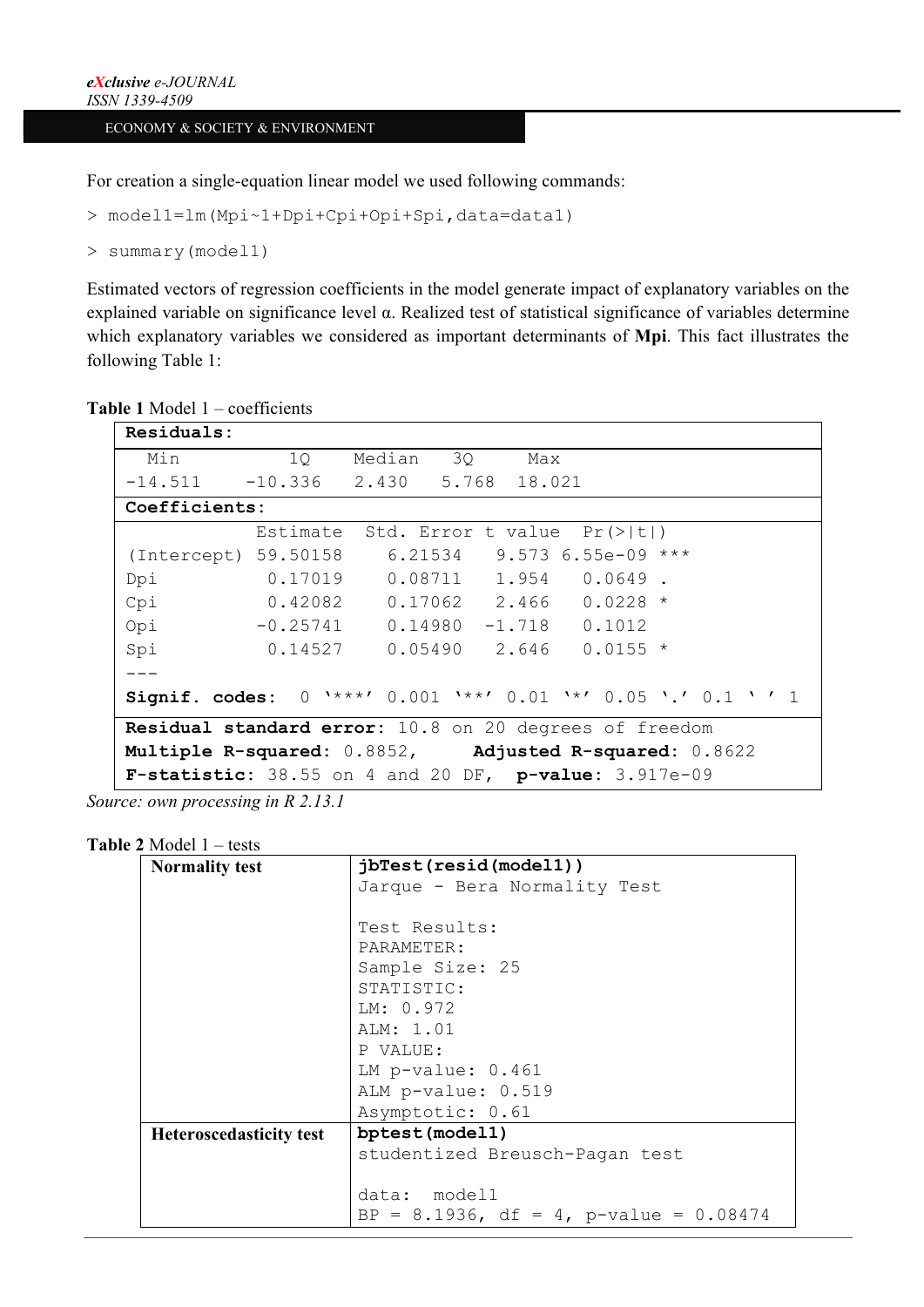| <b>Autocorrelation test</b>   | dwtest(model1)                                           |  |  |  |  |
|-------------------------------|----------------------------------------------------------|--|--|--|--|
|                               | Durbin-Watson test                                       |  |  |  |  |
|                               | data: model1<br>$DW = 0.6219$ , p-value = 4.735e-06      |  |  |  |  |
| <b>Multicollinearity test</b> | vif (model1)                                             |  |  |  |  |
|                               | Dpi Cpi Opi Spi<br>5.685721 16.353219 13.634986 3.299236 |  |  |  |  |

*Source: own processing in R 2.13.1*

The test result indicates presence of autocorrelation in the tested model (p-value  $\leq \alpha$ ). The factor of changes in variability indicates strong multicollinearity if (VIF  $> 10$ ). We need to remove unwanted present characteristics from the tested model [model1]. Therefore, it is necessary to replace the original variables with differentiate variables and create new model [model2].

- > model2=lm(diff(Mpi)~1+diff(Dpi)+diff(Cpi)+diff(Opi)+diff(Spi),data  $=$ data1)
- > summary(model2)

# **Table 3** Model 2 – ceofficients

| Residuals:                                                   |  |                                                  |  |  |  |
|--------------------------------------------------------------|--|--------------------------------------------------|--|--|--|
| Min 10                                                       |  | Median 30 Max                                    |  |  |  |
| $-11.7284$ $-4.7067$ 0.5927 5.0794 11.7570                   |  |                                                  |  |  |  |
| Coefficients:                                                |  |                                                  |  |  |  |
| Coefficients:                                                |  |                                                  |  |  |  |
|                                                              |  | Estimate Std. Error t value $Pr(>\vert t \vert)$ |  |  |  |
| (Intercept) 0.06294 1.57353 0.040 0.968511                   |  |                                                  |  |  |  |
| diff(Dpi) 0.18526 0.06385 2.902 0.009145 **                  |  |                                                  |  |  |  |
| diff(Cpi) 0.36475 0.09203 3.963 0.000833 ***                 |  |                                                  |  |  |  |
| diff(Opi) -0.14588 0.08867 -1.645 0.116393                   |  |                                                  |  |  |  |
| diff(Spi) 0.07105 0.03960 1.794 0.088746.                    |  |                                                  |  |  |  |
|                                                              |  |                                                  |  |  |  |
| Signif. codes: 0 '***' 0.001 '**' 0.01 '*' 0.05 '.' 0.1 '' 1 |  |                                                  |  |  |  |
| Residual standard error: 7.428 on 19 degrees of freedom      |  |                                                  |  |  |  |
| Multiple R-squared: 0.7099, Adjusted R-squared: 0.6488       |  |                                                  |  |  |  |
| F-statistic: $11.62$ on 4 and 19 DF, p-value: $6.072e-05$    |  |                                                  |  |  |  |

*Source: own processing in R 2.13.1*

Based on the model test, we removed the exogenous variables, which, according to the obtained t-value showed as not significant.

> model2=lm(diff(Mpi)~1+diff(Dpi)+diff(Cpi),data=data1)

```
> summary(model2)
```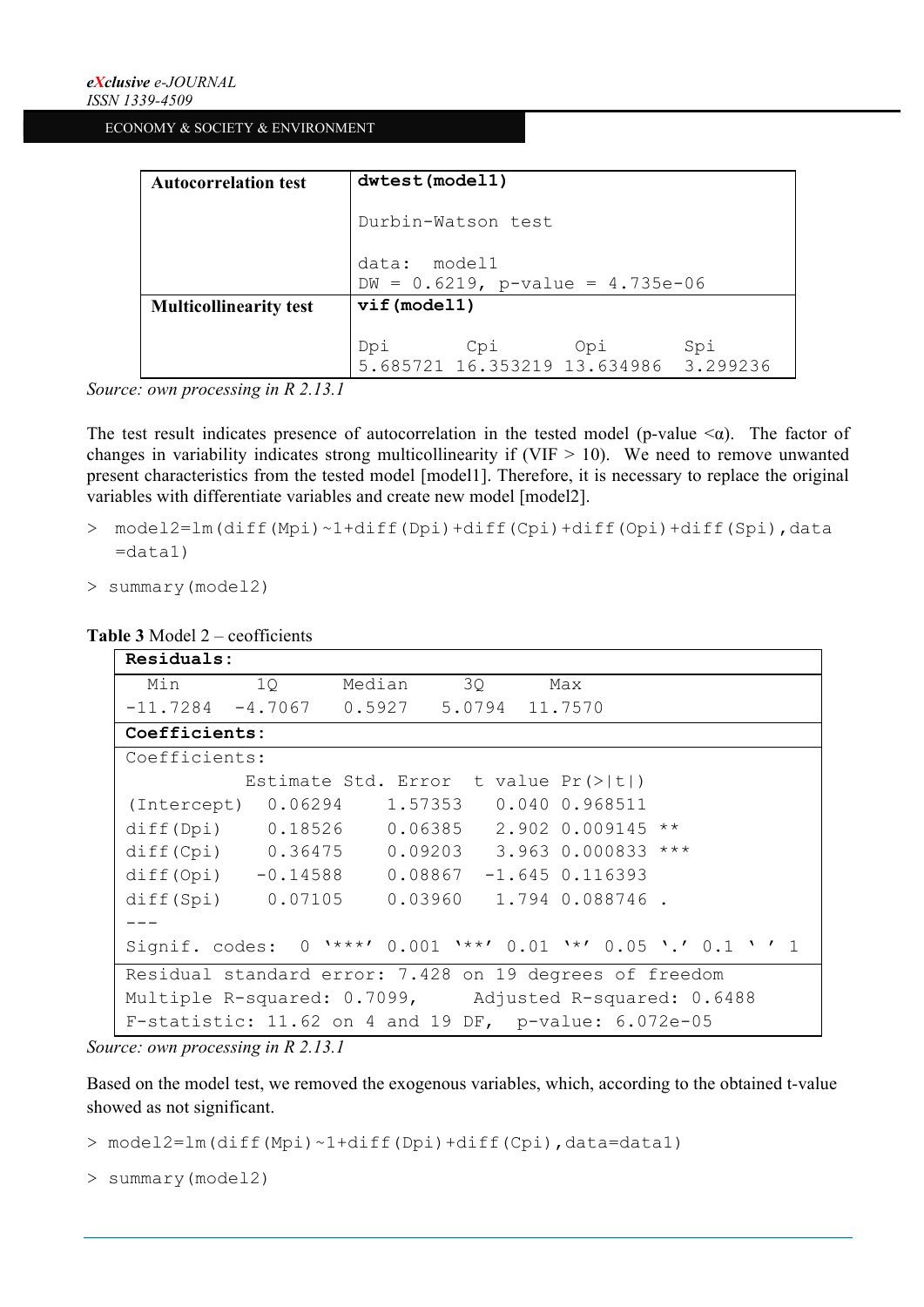```
Table 4 Model 2 – coefficients (without insignificant variables)
```

```
Residuals:
 Min 1Q Median 3Q Max<br>7.430 -5.085 1.487 5.607 12.577
-17.430 -5.085 1.487 5.607 12.577 
Coefficients:
Coefficients:
            Estimate Std. Error t value Pr(>|t|) 
(Intercept) 0.40237 1.67773 0.240 0.8128 
diff(Dpi)  0.11027  0.05808  1.898  0.0715 .
diff(Cpi)  0.28410  0.06760  4.203  0.0004 ***
---
Signif. codes: 0 '***' 0.001 '**' 0.01 '*' 0.05 '.' 0.1 ' ' 1
Residual standard error: 7.963 on 21 degrees of freedom
Multiple R-squared: 0.6315, Adjusted R-squared: 0.5964 
F-statistic: 17.99 on 2 and 21 DF, p-value: 2.802e-05
```
*Source: own processing in R 2.13.1*

Gradually improved "model2" appears to be optimal, values of variables ( $Pr(> | t |)$ ) are sufficiently low. "Model2" has a good explanatory power, it can be tested on significance level  $\alpha = 0.05$ .

| <b>Normality test</b>          | jbTest(resid(model2))                    |  |  |  |
|--------------------------------|------------------------------------------|--|--|--|
|                                | Jarque - Bera Normality Test             |  |  |  |
|                                | Test Results:                            |  |  |  |
|                                | PARAMETER:                               |  |  |  |
|                                | Sample Size: 24                          |  |  |  |
|                                | STATISTIC:                               |  |  |  |
|                                | LM: 1.133                                |  |  |  |
|                                | ALM: 1.273                               |  |  |  |
|                                | P VALUE:                                 |  |  |  |
|                                | LM $p$ -value: $0.38$                    |  |  |  |
|                                | ALM p-value: 0.419                       |  |  |  |
|                                | Asymptotic: 0.567                        |  |  |  |
| <b>Heteroskedasticity test</b> | bptest(model2)                           |  |  |  |
|                                | studentized Breusch-Pagan test           |  |  |  |
|                                | data: model2                             |  |  |  |
|                                | BP = $0.7111$ , df = 2, p-value = 0.7008 |  |  |  |
| <b>Autocorrelation test</b>    | dwtest (model2)                          |  |  |  |
|                                |                                          |  |  |  |
|                                | Durbin-Watson test                       |  |  |  |
|                                | data: model2                             |  |  |  |
|                                | DW = $1.5255$ , p-value = 0.1337         |  |  |  |
| <b>Multicollinearity test</b>  | vif(model2)                              |  |  |  |
|                                | diff(Dpi) diff(Cpi)                      |  |  |  |

**Table 5** Model 2 – test

*Source: own processing in R 2.13.1*